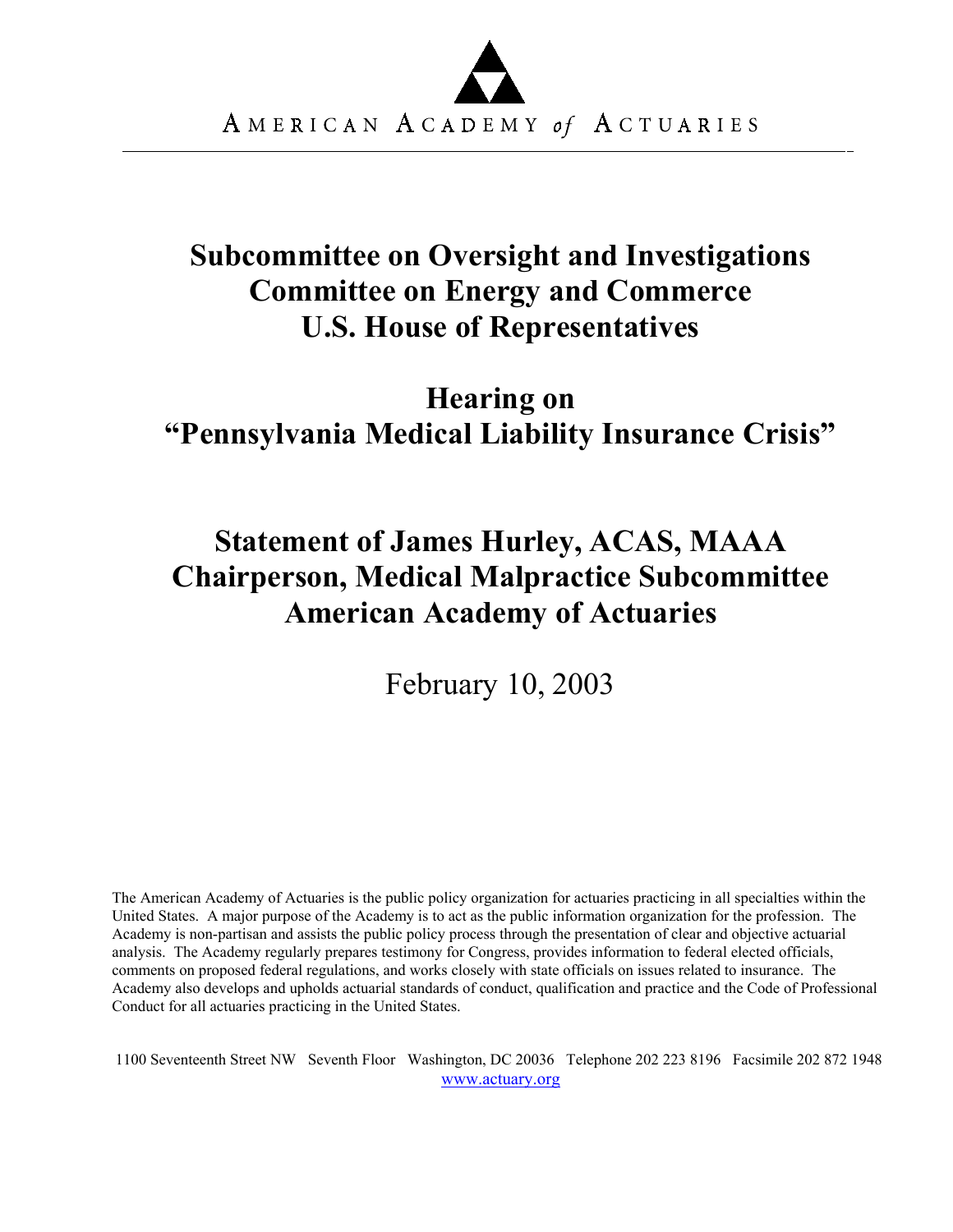#### **INTRODUCTION**

The American Academy of Actuaries appreciates the opportunity to provide comments on issues related to the availability and pricing of medical malpractice insurance. The Academy hopes these comments will be helpful as the subcommittee considers related proposals.

This testimony provides some facts about medical malpractice financial results updated through 2001, contributing factors, and some common misconceptions about the results. Additionally, we provide ratemaking information.

### **Then and Now**

During the 1990s, the medical malpractice insurance line of business experienced favorable operating results primarily due to favorable development of prior coverage years and healthy investment returns. Insurers offering this line of coverage in the 1990s competed aggressively. Healthcare providers shared in the benefit of improved loss experience and higher levels of investment income through stable or even decreasing premium charges. Specialty companies have had a substantial market share for this line of business because it has been considered a high-risk type of insurance, which requires specialists to underwrite policies and administer claims.

Recently, however, the cost of medical malpractice insurance has been rising. Rate increases have been precipitated in part by the growing size of claims, more frequent claims in some areas, and higher defense costs. The decline in expected future bond yields exacerbates the need for rate increases.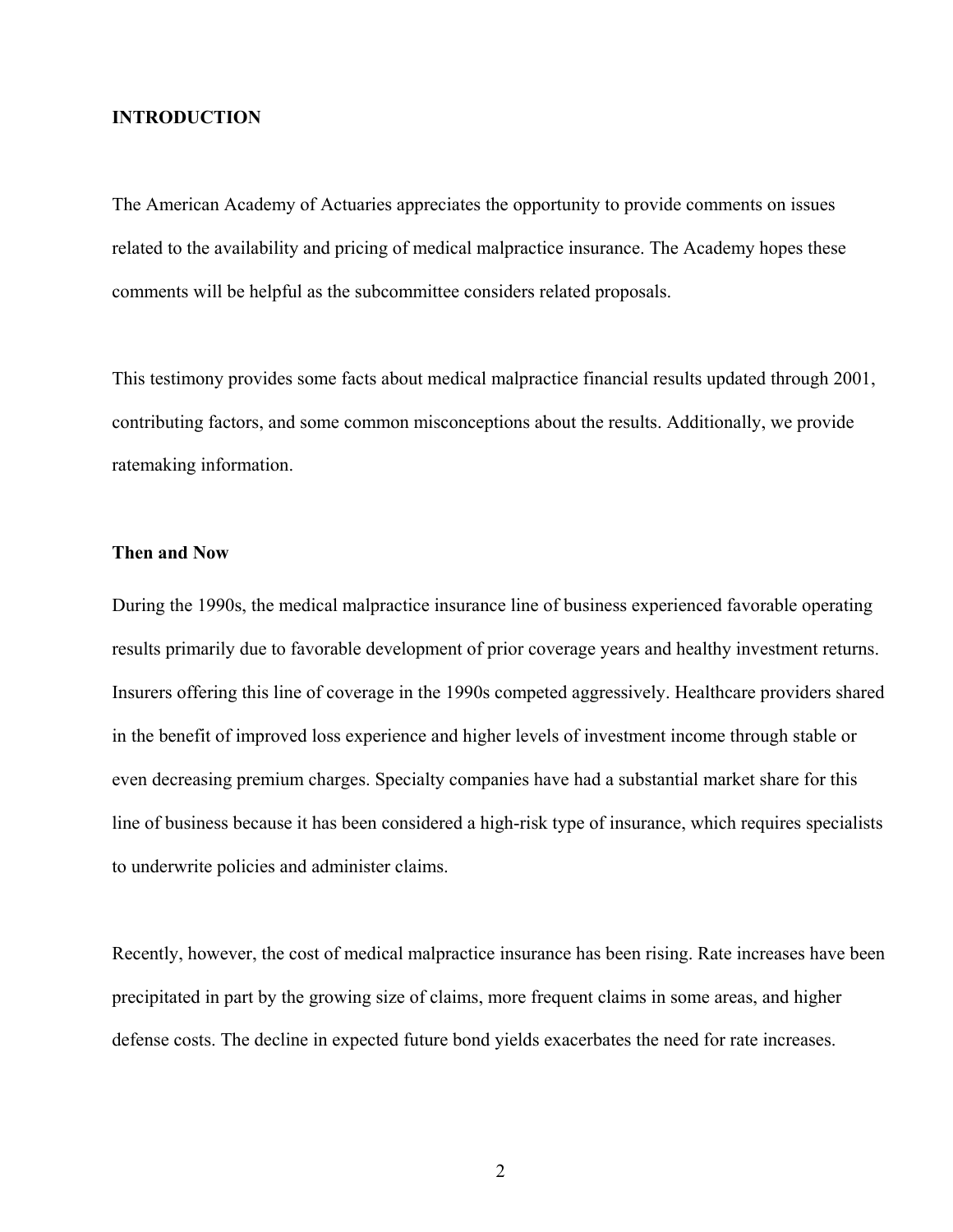From a financial standpoint, medical malpractice insurance results deteriorated significantly during the last three years ending in 2001. One measure of financial results is the combined ratio – the ratio of all incurred losses and expenses to premium. For all companies reporting to A.M. Best (an organization offering comprehensive data to insurance professionals), the combined ratio of 130 percent and 134 percent in 1999 and 2000, respectively, deteriorated to 153 percent in 2001. Results for 2002 are not yet available, however, preliminary A.M. Best projections for 2002 are for a combined ratio slightly under 140 percent. This means insurers are expected to pay out \$1.40 in losses and expenses for every dollar of premium they collect.

A measure of the overall profitability of insurers is the operating ratio. The A.M. Best operating ratio adjusts the combined ratio for other expense and income items, primarily investment income, with the exception of federal income tax. The operating ratio for 1999 and 2000 was approximately 106 percent, indicating a net loss of six cents on every dollar of premium. This deteriorated to 134 percent in 2001, indicating a loss of 34 cents on every dollar of premium. Considering the lower investment income return likely to be achieved by insurers in 2002, the 2002 operating ratio will probably not improve as much as the combined ratio. At these levels, 2001 and 2002 results are the worst they have been in 15 years or more, approximating levels of the 1980s. State insurance laws regulate the type of allowable investments for insurers and these laws have fairly low limits on the amount of equity investments permitted.

Today, the loss environment has deteriorated, the benefits of favorable reserve development appear to be gone, and the expected future investment income has declined. As a result, rates for both insurers and reinsurers need to increase to properly align with current loss and investment income levels. Companies failing to do this jeopardize their surplus base and financial health. Counter to what some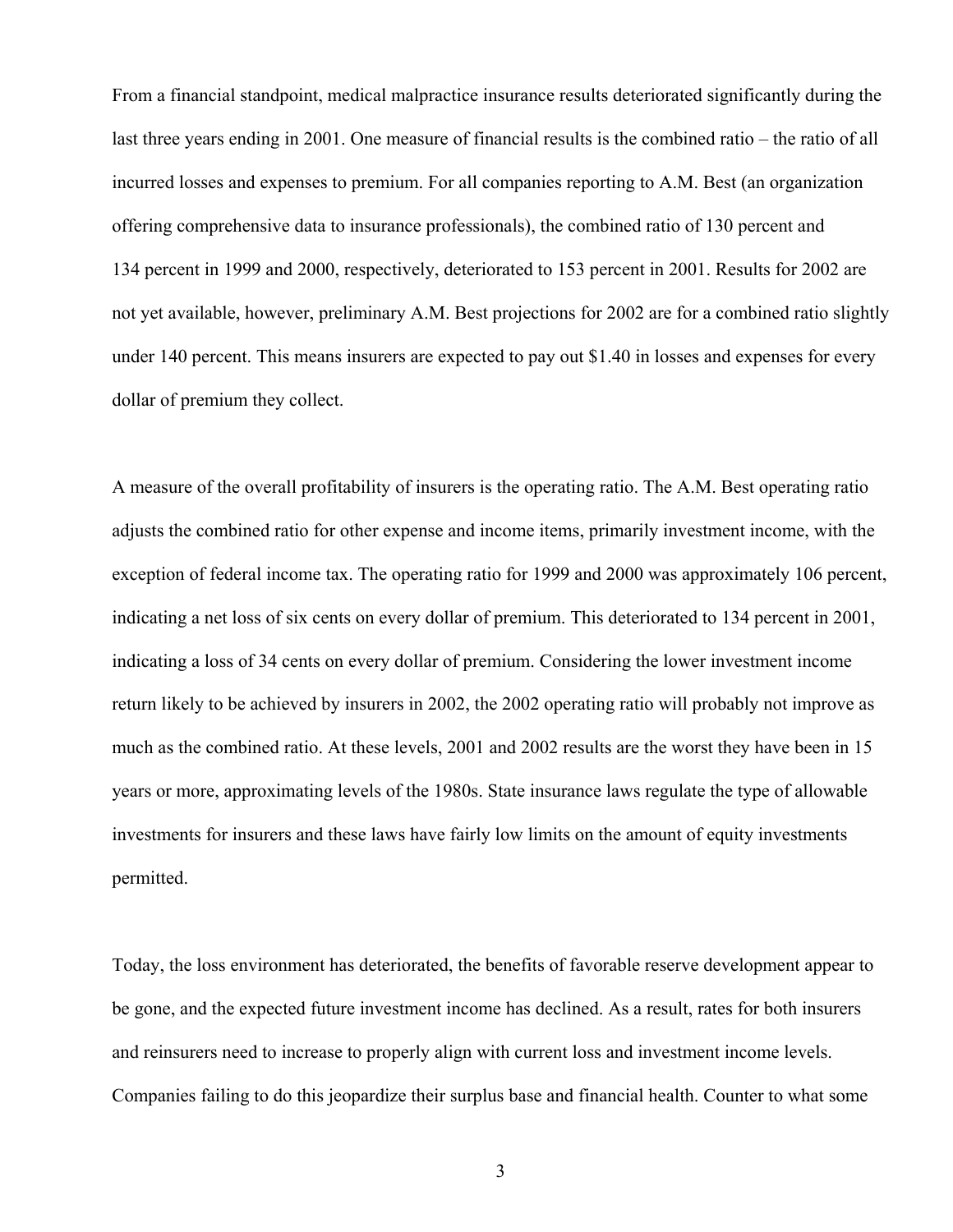may perceive, the investment results I have mentioned are based on a portfolio that is dominated by bonds with equity investments representing a minority of the portfolio.

## **SOME FACTS**

The following discussion is based on results of 30 companies (the Group), primarily physician-owned and/or -operated medical liability insurers. Notably, these results exclude St. Paul and other commercial insurers, as well as MLMIC, the latter primarily a writer insuring New York state physicians. These results represent more than one-third of the exposure reported to A.M. Best. Information is shown for the last seven years ending 2001 because 2002 results have not been reported.

Results for these companies reflect a four percent after-tax operating profit in 2000. However, the results deteriorate to a 10 percent operating loss for 2001.

The following is a discussion and charts summarizing the two key drivers of financial results and their effects on operating results and surplus:



### **CHART A: COMBINED RATIO**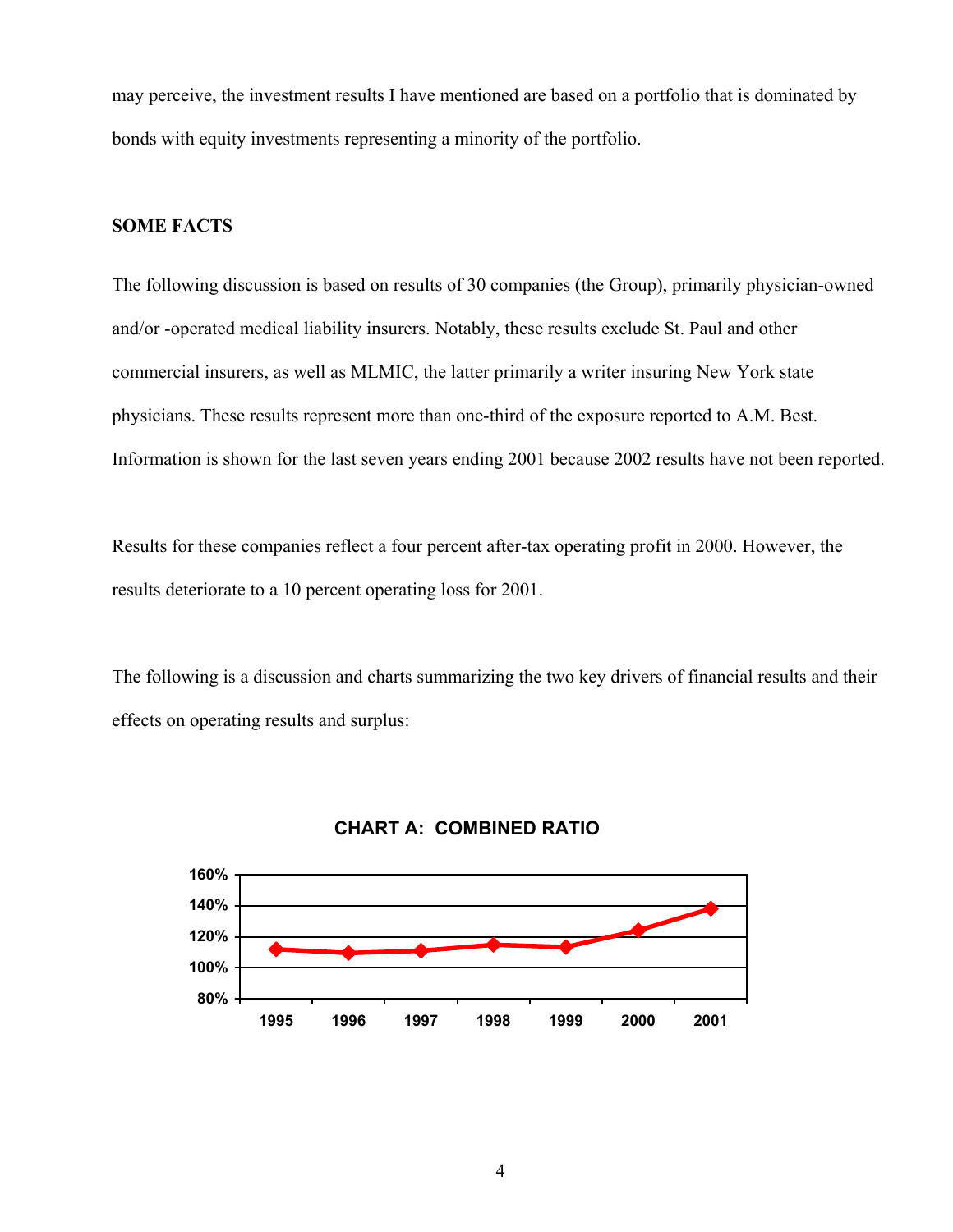*Driver #1* – Higher combined ratio (defined here as all incurred loss and expenses to premium earned). The combined ratio deteriorated by ten points in 2000 and a further 14 points in 2001. The ratios were 124 percent and 138 percent in 2000 and 2001, respectively. The preceding five years reflect a rather stable 110−115 percent range. The driver of the poorer experience in 2000 and 2001 is the deterioration in the loss and loss adjustment expense ratio, because the underwriting expense ratio has remained relatively constant. The earlier years reflect the benefit of significant reserve reductions from prior coverage years.



*Driver #2* – Decreased investment income (shown here as pre-tax investment income divided by premium earned). As shown in Chart A, these insurers generally spend more money on loss and expense than they collect in premium. This is possible because investment income can offset a modest underwriting loss.

In Chart B, pre-tax investment income is divided by earned premium to estimate the amount by which the underwriting combined ratio can be offset by investment income. This percentage has declined from the mid-40s in the early years, to the mid-30s in 1999, and in 2001, to 31 percent. This "offset"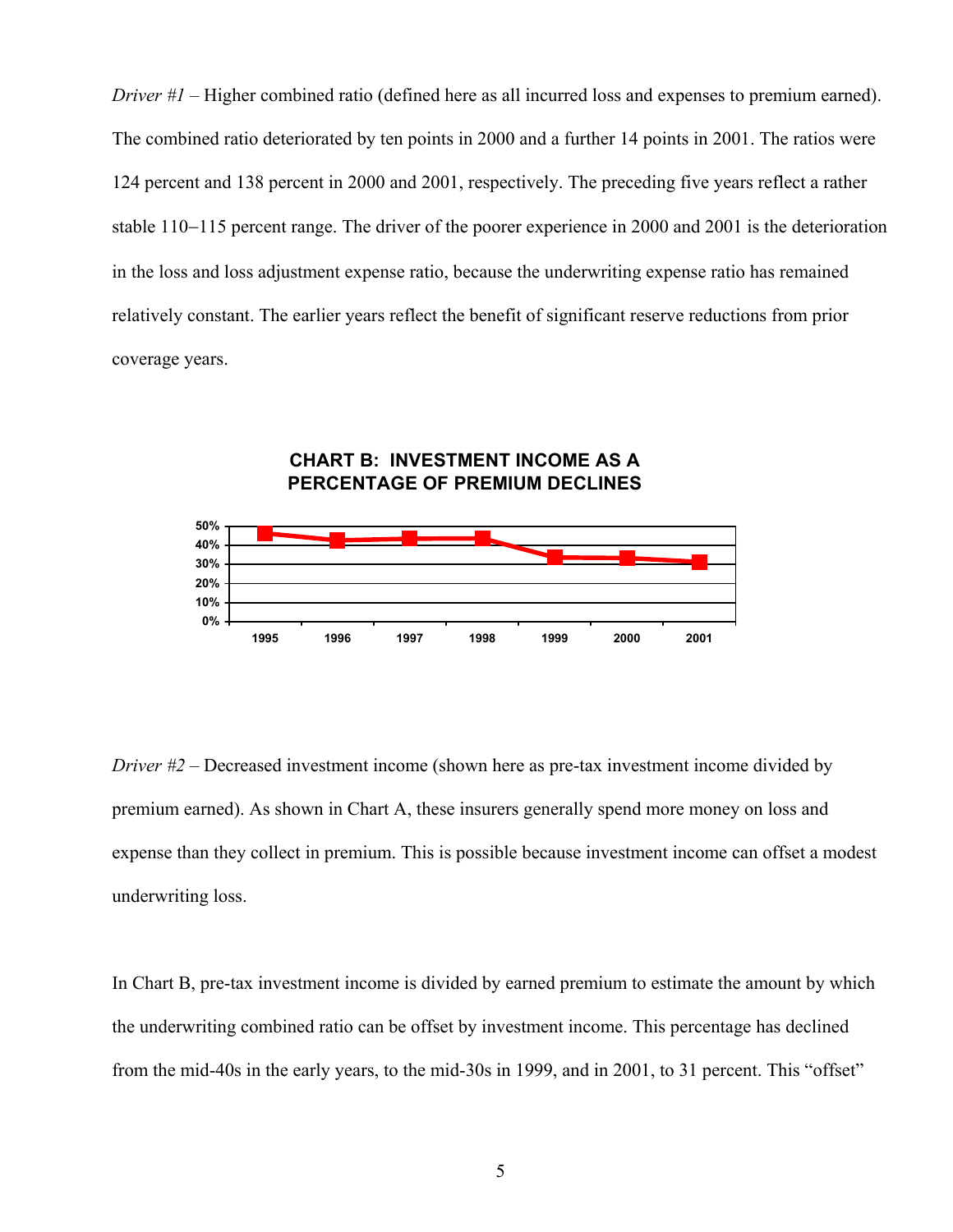will continue to decline in the future. Most insurance company invested assets are in bonds, which are affected by the current lower yield environment. Overall yields going forward will be less than they were in the past.

*Effect #1* − Net operating income falls (shown in Chart C as a percentage of premium). Net operating income represents the net impact of the combined ratio and investment income ratio, adjusted for other income statement items (primarily policyholder dividends, miscellaneous other income, and federal income tax). The strong operating returns of the early years have been followed by the slight 2000 profit and 10 percent loss for 2001 described earlier.



## **CHART C: CALENDAR YEAR OPERATING RESULTS TURN NEGATIVE**

*Effect #2* − Chart D shows the percentage change in surplus from one year to the next. Surplus represents the capital base for these insurers, and its decline in 2000 and 2001 reduces their capacity to write new or renewing business prospectively, and lessens their ability to absorb adverse loss developments on business written in prior years.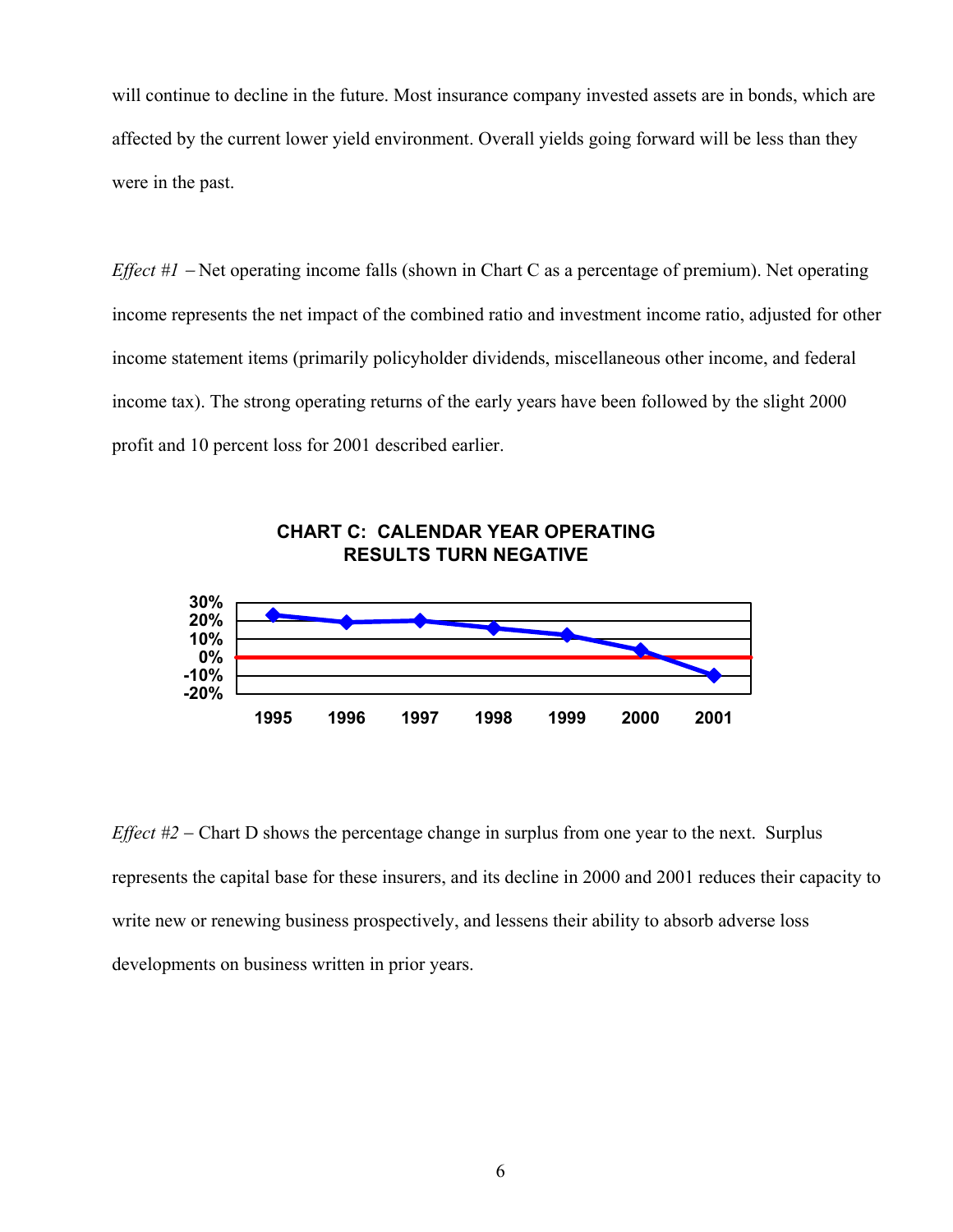

**CHART D: SURPLUS CHANGE TURNS NEGATIVE**

## **CONTRIBUTING FACTORS**

There are several factors contributing to the financial results described in Chart D. It is probably best to note the factors contributing to the favorable results of the early and mid-1990s and then discuss the changes in these factors today.

*Factor #1*: Throughout the 1990s, premium rates for the insurance industry as a whole were relatively flat or down in several states. Rates decreased toward the middle and end of the period in comparison to rates at the beginning of the decade. Note that the final price charged is a function of several different items, including the filed rate and premium discounts.

*Factor #2*: Loss-cost trends (the annual change in the frequency and severity of claims) during this time period were relatively low. Long-term indications suggest a low single-digit change, three percent to five percent, varying from state to state. Rates established at the beginning of the period contemplated higher trends. Companies responded to this emerging data in different ways. Some held rates stable and paid policyholder dividends or gave premium discounts. Some reduced filed rates. Others found they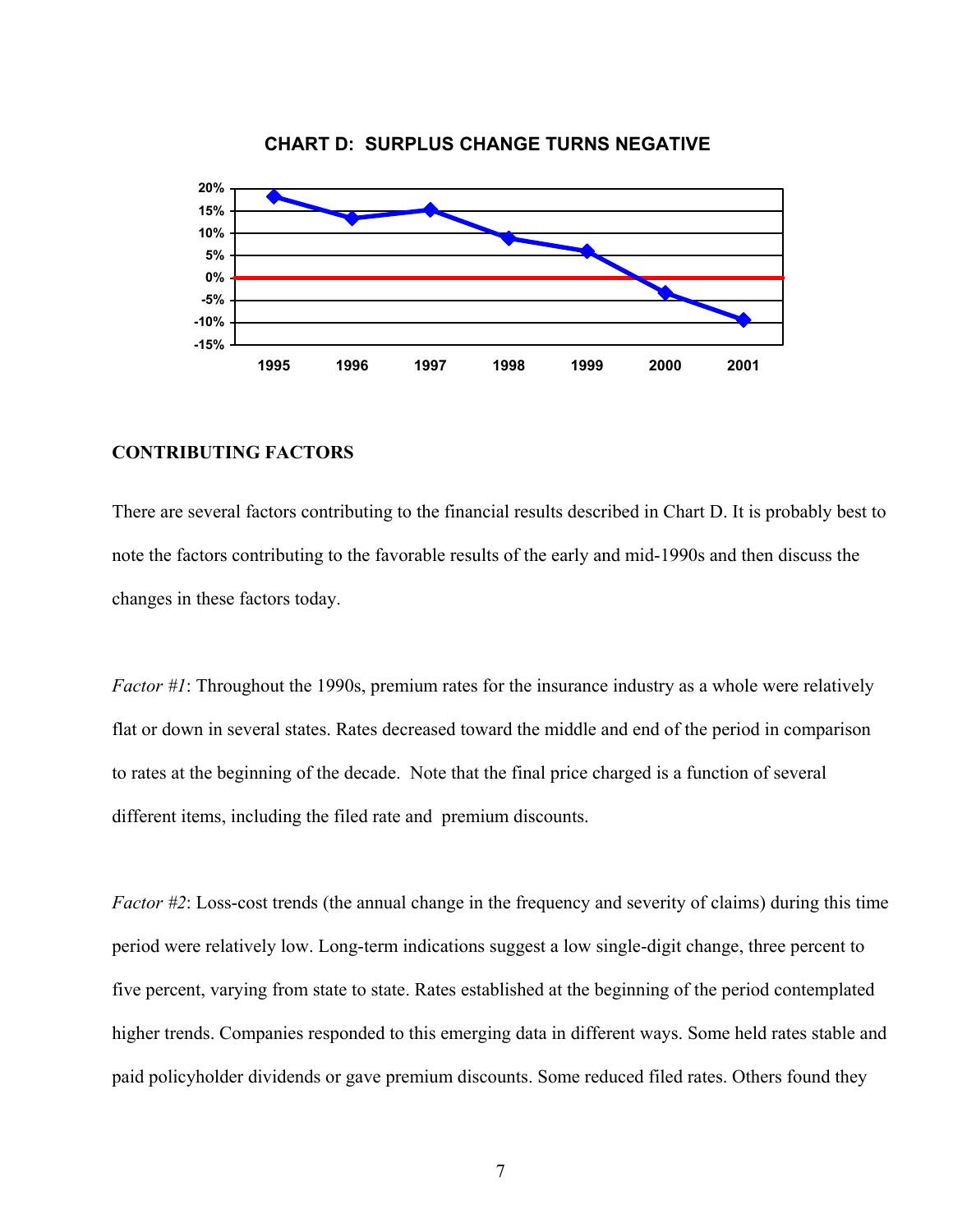needed to increase rates modestly and tried to refine pricing models to improve the equity of their program costs. Many insurers employed combinations of these, with resulting increases in some programs and decreases in others, depending on specific facts and circumstances. However, in general, there was a decline in the adequacy of premiums during this period. Collected rates came into line with insurers' costs, but competitive actions pushed rates even lower in some jurisdictions.

*Factor #3:* Ultimate losses for accident years in the late 1980s and early 1990s ultimately were lower than originally projected. Evidence of this emerged gradually over a period of years as claims settled. When loss reserves for prior years are reduced, it contributes income to the current calendar years, improving financial results (i.e., the combined and operating ratios). That was the pattern during the middle to late 1990s, as shown in Chart E. What is evident from that chart is that favorable reserve development was not a significant factor in 2001 for these companies. In contrast, the total medical malpractice line of business increased reserves in 2000 and even more significantly in 2001.



## **CHART E: LOSS RESERVE AS A PERCENTAGE OF PREMIUM**

*Factor #4:* During the 1990s, there was a real spread between returns on fixed-income investments and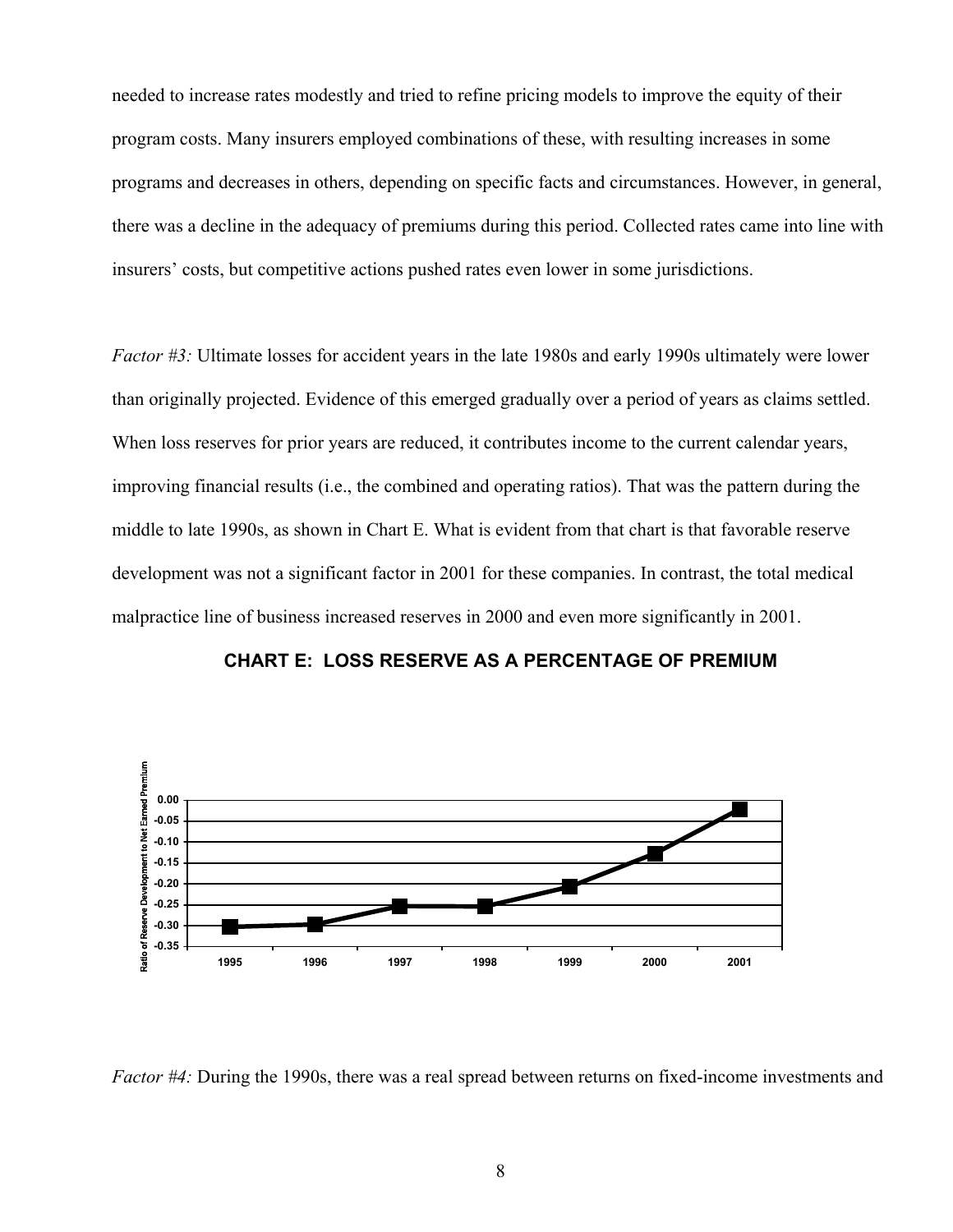economic inflation. In addition, returns on the Group's modest equity investments contributed to produce significant investment gains, improving overall financial results. These gains increased the investment income ratio (see earlier graph) and improved the operating ratio.

*Factor #5:* Given the financial results of the early-to-mid-1990s, some companies considered expansion into new markets (although they may have had limited information to develop rates), became more competitive in existing markets, and offered more aggressive premium discounts. In most jurisdictions, "discounts" against the manual premium became common, reducing the actual premiums paid by health care providers. As a consequence, market prices decreased.

*Factor #6:* Loss-cost trends, particularly claim severity, began to increase toward the latter part of the 1990s. The number of large claims increased, but even analyses designed to eliminate the distorting effects of very large claims began to show a significant increase. This, coupled with the cumulative effect of the low loss-cost trend and rate activity in the earlier part of the decade, produced rate indications that were increasing rapidly in many states.

*Factor #7:* In 2001, there was little favorable loss reserve development or "good news" from prior coverage years, although results varied on a company-by-company basis. By comparison, total industry medical malpractice results reflected adverse or unfavorable loss development (defined as approximately 20 percent of premium) in 2001. The increase in loss/cost trends calls into question, however, whether current reserve levels will ultimately be adequate to pay all future losses.

*Factor #8:* Rates of return on bonds declined and equity values fell. This affected investment earnings on newly invested assets and the expected future investment earnings that are used to offset prospective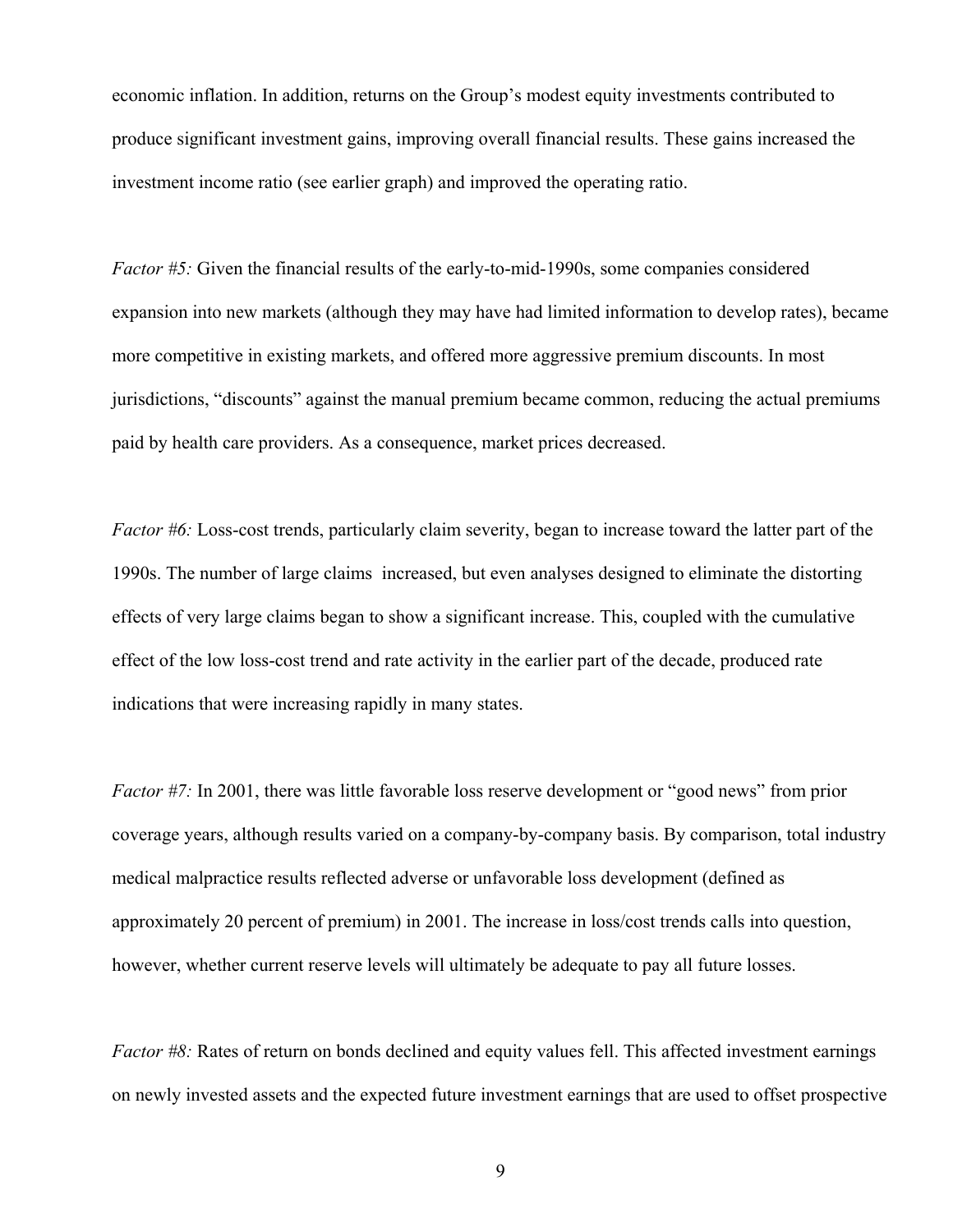premiums A one percent drop in interest rates can be translated into a rate increase of two to four percent. A two and one-half percent drop in interest rates, which has occurred since 2000, can translate into a rate increase of between five and ten percent.

*Factor #9:* Reinsurers' experience deteriorated as their results were affected by the increased claim severity and pricing changes in the early-to-mid-1990s. Many medical malpractice insurers are not large enough to take on the risks inherent in this line of insurance on their own. They require someone else (reinsurers) to share the risk. There would be less medical malpractice insurer capacity without reinsurers. Because reinsurers generally cover the higher layers of exposure, their results were disproportionately affected by claim severity increases. This, coupled with the broadly tightened reinsurance market after the events of Sept. 11, 2001, caused reinsurers to substantially increase rates and tighten terms of reinsurance for medical malpractice.

### **THE RATEMAKING PROCESS**

Ratemaking is the term used to describe the process by which companies determine what premium is indicated for a coverage. In the insurance transaction, the company assumes the financial risk associated with a future, contingent event in exchange for a fixed premium before it knows what the true cost of the event is if any. The company must estimate those costs, determine a price for it and be willing to assume the risk that the costs may differ, perhaps substantially, from those estimates. A general principle of ratemaking is that the rate charged reflects the costs resulting from the policy and the income resulting from the anticipated policy covered losses, not what is actually paid or is going to be paid on past policies. It does not reflect money lost on old investments. In short, a rate is a reflection of future costs.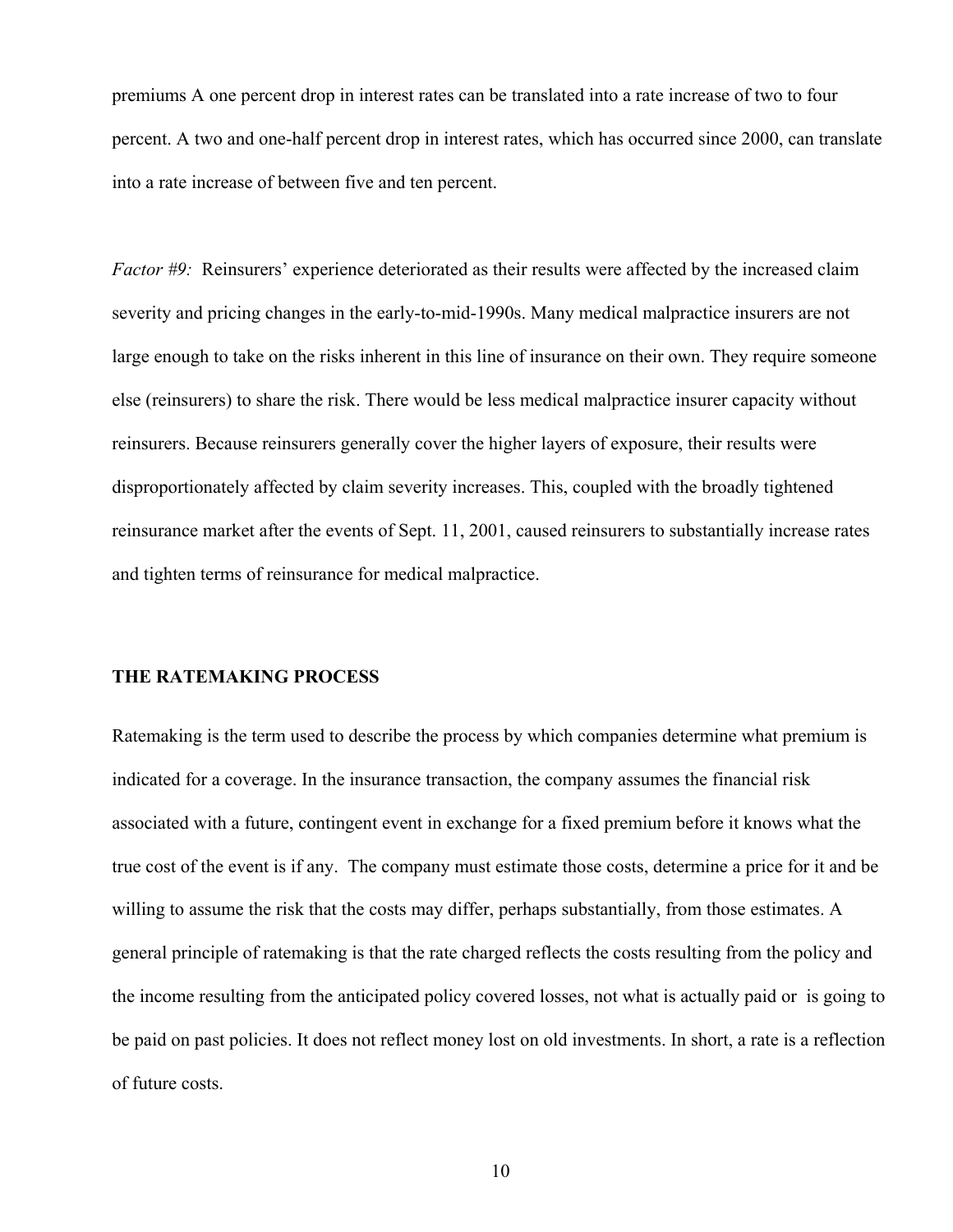In general, the actuarial process used in making these estimations for medical malpractice insurance starts with historical loss experience for the specific coverage and, usually, for a specific jurisdiction. Rates are determined for this coverage, jurisdiction, and a fixed time period. To the appropriately projected loss experience, a company must incorporate consideration of all expenses, the time value of money and an appropriate provision for risk and profit associated with the insurance transaction.

For a company already writing a credible volume of the coverage in a state, the indications of the adjusted ultimate loss experience can be compared to its current premiums to determine a change. For a company entering the line or state for the first time, obtaining credible data to determine a proper premium is often difficult and, sometimes, not possible. In the latter situation, the risk of being wrong is increased significantly.

Additionally, some lines of insurance coverage are more predictable than other lines. The unpredictability of coverage reflects its inherent risk characteristics. Most companies would agree that costs and, therefore, rates for automobile physical damage coverage, for example, are more predictable than for medical malpractice insurance because automobile insurance is relatively high frequency/low severity coverage compared to medical malpractice insurance. In the case of auto physical damage, one has a large number of similar claims for relatively small amounts that fall in a fairly narrow range. In medical malpractice insurance, one has a small number of unique claims that have a much higher average value and a significantly wider range of possible outcomes. There also is significantly longer delay for medical malpractice insurance between the occurrence of an event giving rise to a claim, the reporting of the claim, and the final disposition of the claim. This longer delay adds to the uncertainty inherent in projecting the ultimate value of losses, and consequently premiums.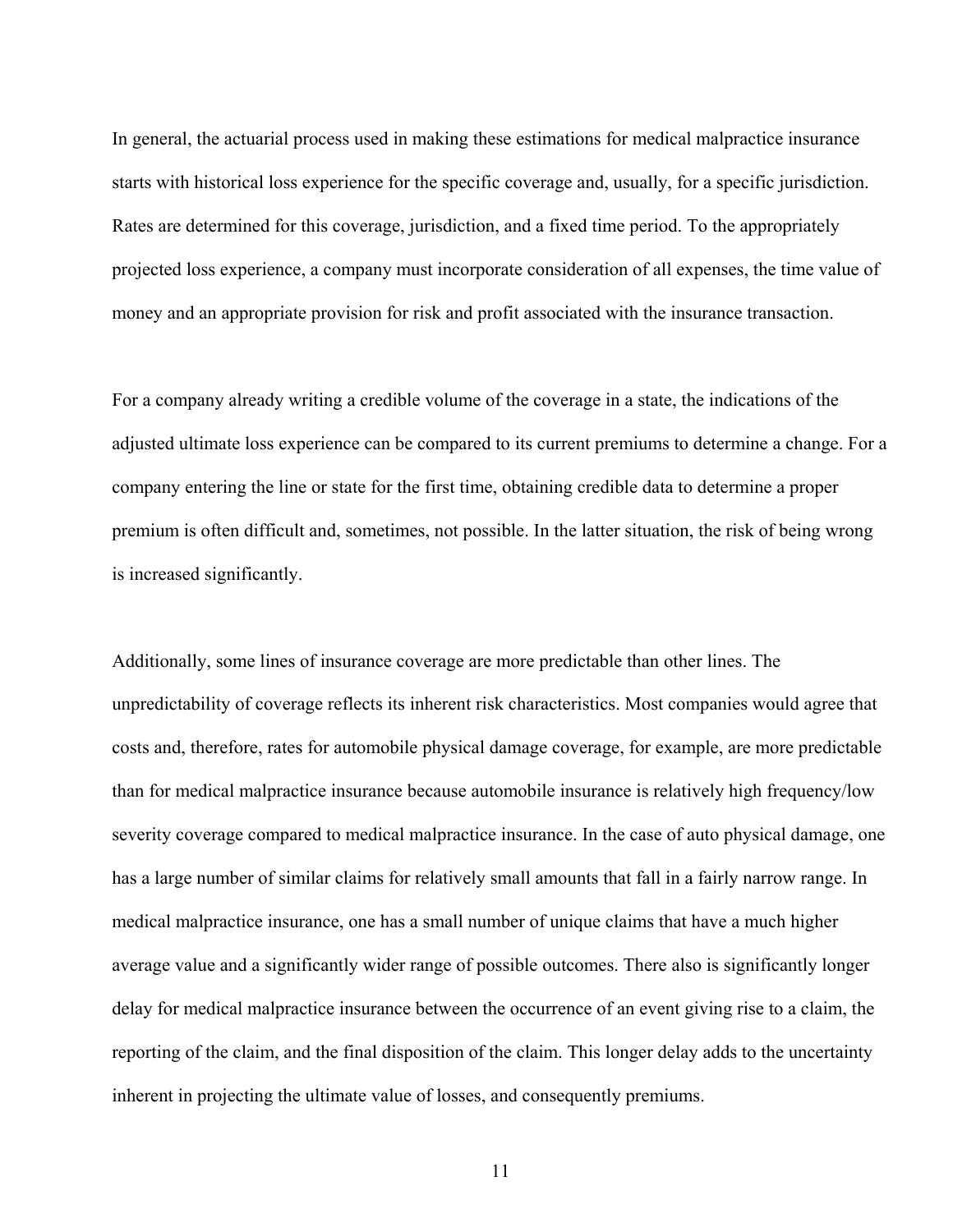The following facts explain the ratemaking process:

- 1. Historical loss experience is collected in coverage year detail for the last several years. This usually will include paid and outstanding losses and counts. The data is reviewed for reasonableness and consistency, and estimates of the ultimate value of the coverage-year loss are developed using actuarial techniques.
- 2. Ultimate losses are adjusted to the prospective level (i.e., the period for which rates are being made). This involves an appropriate adjustment for changes in average costs and claim frequencies (called trend). Adjustments also would be made for any changes in circumstances that may affect costs (e.g., if a coverage provision has been altered).
- 3. Adjusted ultimate losses are compared to premium (or doctor counts) to determine a loss ratio (or loss cost per doctor) for the prospective period.
- 4. Expenses associated with the business must be included. These are underwriting and general expenses (review of application, policy issuance, accounting, agent commission, premium tax, etc.) Other items to consider are the profit and contingency provision, reinsurance impact, and federal income tax.
- 5. A final major component of the ratemaking process is consideration of investment income. Typically for medical malpractice insurance, a payment pattern and anticipated prospective rate of return are used to estimate a credit against the otherwise indicated rate.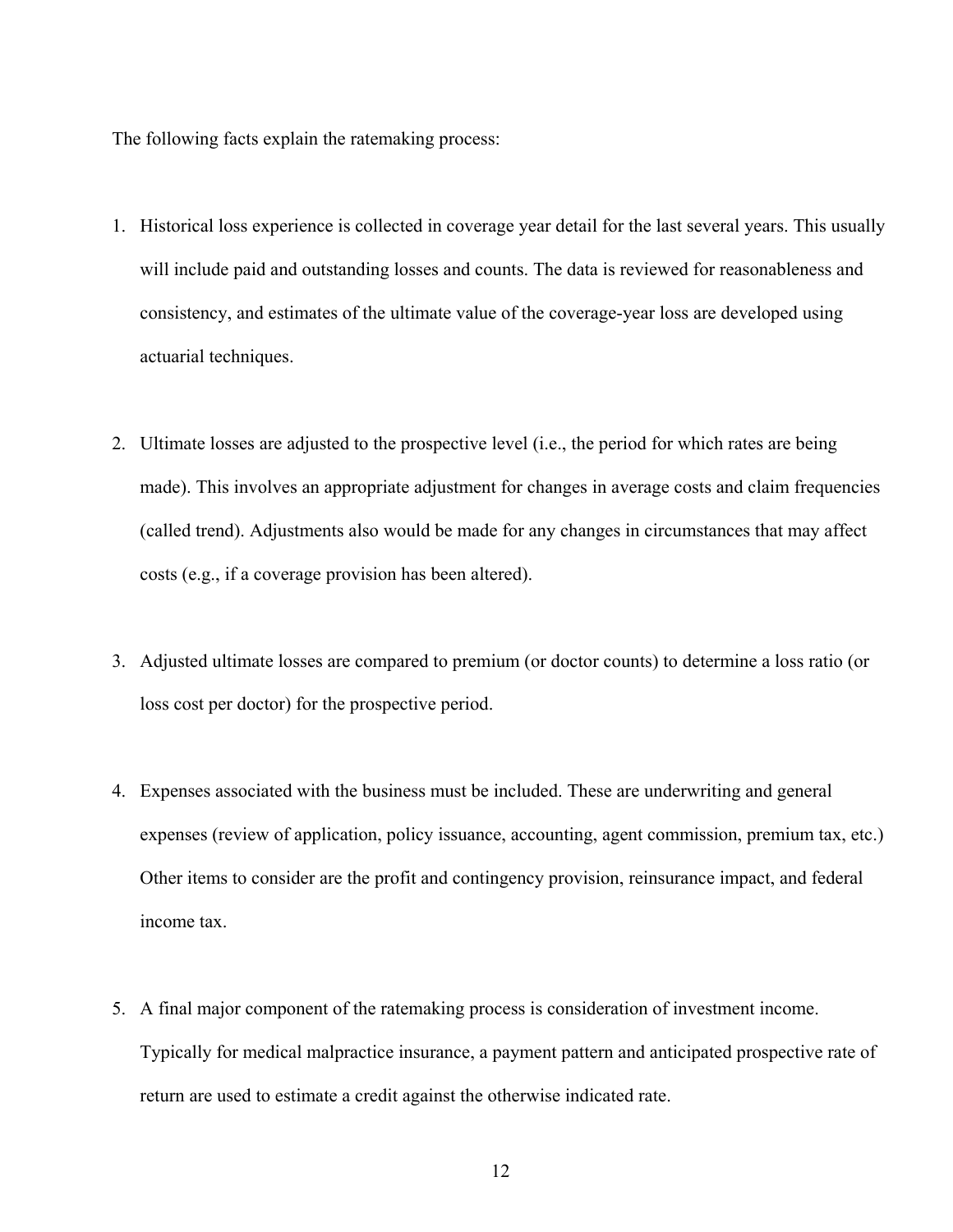These five steps, applied in a detailed manner and supplemented by experienced judgment, are the standard roadmap followed in developing indicated rates. There are a number of other issues to address in establishing the final rates to charge. These include recognizing differences among territories within a state, limits of coverage, physician specialty, and others. The final rates will reflect supplemental studies of these various other aspects of the rate structure.

Many states have laws and regulations about how premium rates can be set and what elements can or must be included. The state regulators usually have the authority to regulate that insurance premium rates are not excessive, inadequate, or unfairly discriminatory. It is not uncommon for state insurance regulators to review the justification for premium rates in great detail and, if deemed necessary, to hold public hearings with expert testimony to examine the basis for the premium rates. In many states, the insurance regulator has some authority to restrict the premium rates that insurance companies can charge.

#### **FREQUENT MISCONCEPTIONS**

In closing, it may be helpful to address some frequent misconceptions about the insurance industry and medical malpractice insurance coverage.

*Misconception 1: "Insurers are increasing rates because of investment losses, particularly their losses in the stock market."*

As we have pointed out, investment income plays an important role in the overall financial results of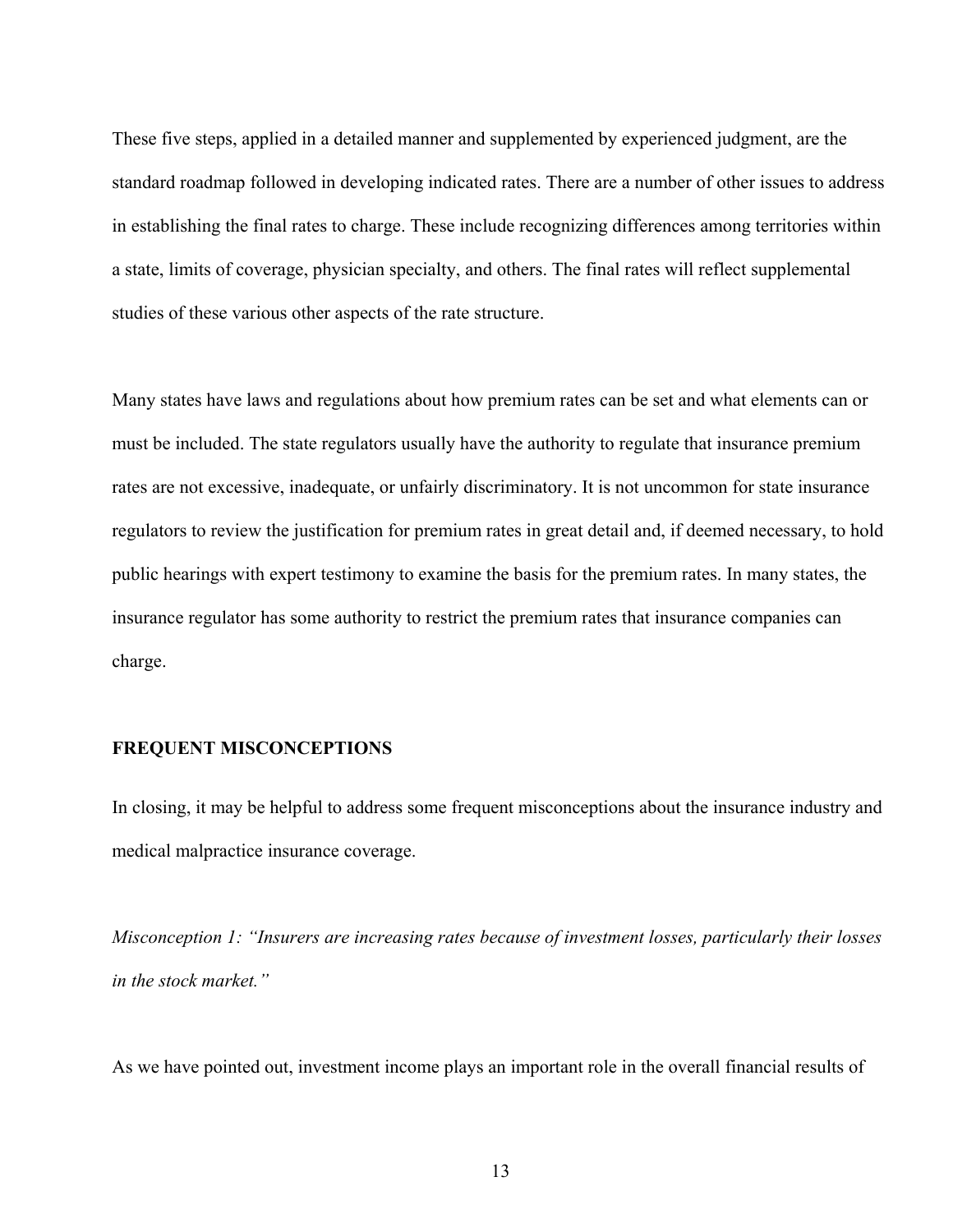insurers, particularly for insurers of medical professional liability, because of the long delay between payment of premium and payment of losses. Insurers are restricted in their investment activity due to state insurance regulation and competition in the market. The majority of invested assets are fixedincome instruments. Generally, these are purchased in maturities that are reasonably consistent with the anticipated future payment of claims. Losses from this portion of the invested asset base have been minimal, although the rate of return available has declined.

Equities are a much smaller portion of the portfolio for this group, representing about 15 percent of invested assets. After favorable performance up through the latter 1990s, there has been a decline in the last few years, contributing to less favorable investment results and overall operating results. Investment returns are still positive, but the rates of return have been adversely affected somewhat by equity declines and more so by lower fixed-income investment yields.

In establishing rates, insurers do not recoup investment losses. Rather, the general practice is to choose an expected prospective investment yield and calculate a discount factor based on historical payout patterns. The insurer expects to have an underwriting loss that will be offset by investment income. Since interest yields drive this process, when interest yields decrease, rates must increase.

*Misconception 2: "Companies operated irresponsibly and caused the current problems."*

Financial results for medical liability insurers have deteriorated. Some portion of these adverse results might be attributed to inadequate knowledge about rates in newly entered markets and to being too competitive in offering premium discounts on existing business. However, decisions related to these actions were based on expectations that recent loss and investment markets would follow the same